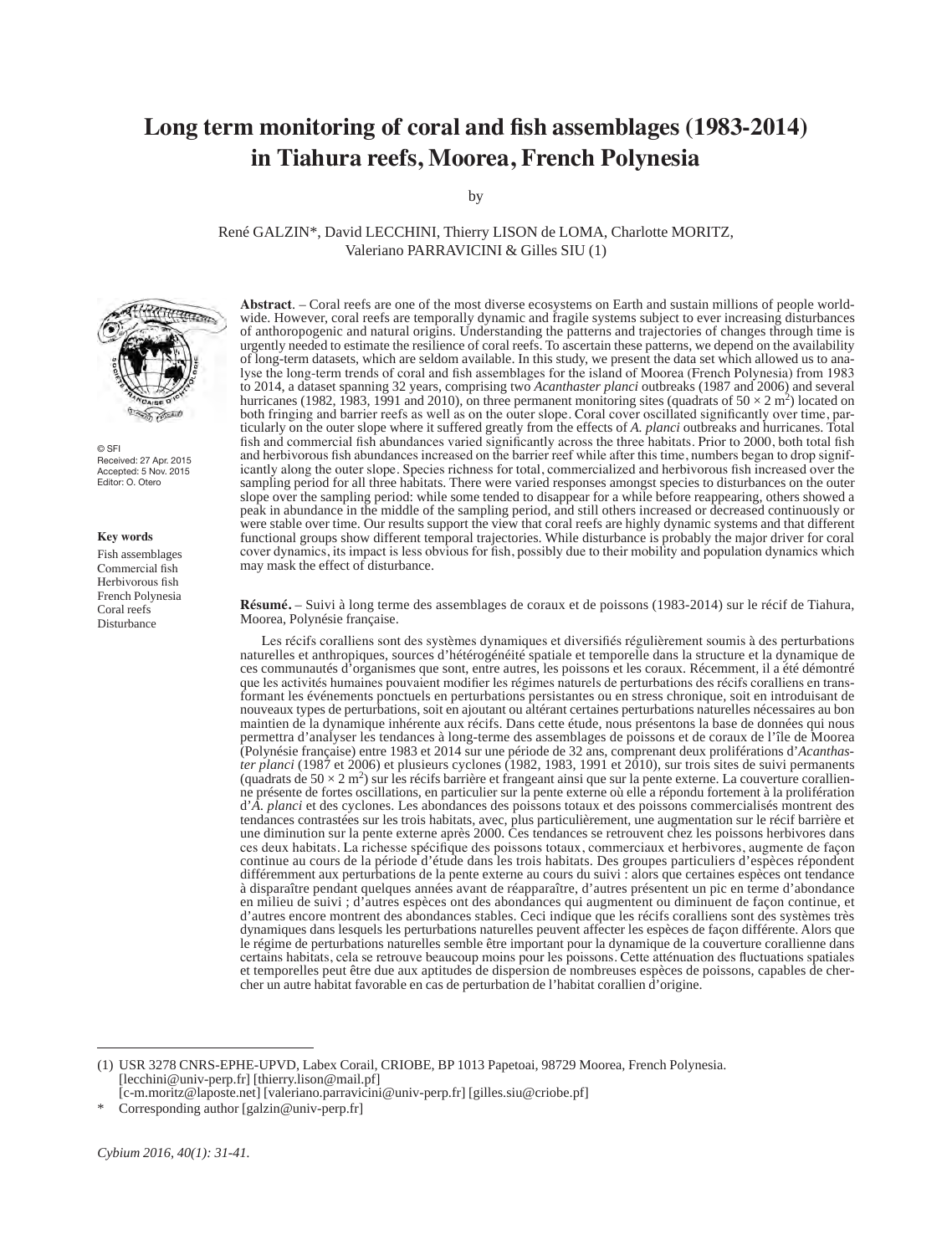There is little doubt that the Earth's biodiversity is experiencing unprecedented decline (Riciardi and Rasmussen, 2000; Sala and Knowlton, 2006; Barnosky *et al.*, 2011). This decline is driven by both natural and anthropogenic pressures and today there is great concern that our depleted systems may now lack the ability to perform basic ecological functions necessary to provide services on which all humans depend (Worm *et al.*, 2006).

Coral reefs are one of the most diverse ecosystems on Earth (Parravicini *et al.,* 2013). In addition to their biological and ecological importance, coral reefs support major economic and physical functions (food production, tourism, biotechnology development and coastal protection) that sustain people and nations worldwide (Costanza *et al.*, 1997). This is particularly true in the Pacific, where coral reefs are the lifeblood for local people and economies for a great number of Pacific Islands and Territories (Wilkinson and Souter, 2008). Unfortunately, the frequency and severity of natural and anthropogenic perturbations on coral reefs globally have greatly increased over the last three decades, leading to unprecedented levels of mortality across reef communities (fish, corals and benthic invertebrates) (e.g. Salvat, 1980; Hughes *et al.*, 2005; Wilkinson and Souter, 2008; Burke *et al.*, 2011). With the abundance and severity of today threats, there is increasing concern for the future of coral reefs. Recent global analyses indicate that 75% of the world coral reefs are severely threatened by local and global anthropogenic pressures, and it is projected that by 2050, 90% of coral reefs will be at risk (Wilkinson and Souter, 2008; Burke *et al.,* 2011). Within this context, and to ensure the persistence of corals through time, we must drastically improve our collective understanding of reef resilience and their capacity to recover from disturbance (Connell and Sousa, 1983). To do this, we must have access to robust, long-term datasets which are today uncommon for most regions of the world (Bruno and Selig, 2007). A handful of studies have used long-term monitoring data to gain insight into the impacts that disturbances – natural and anthropogenic – are having on coral reefs around the world (Wilkinson and Souter, 2008). In the Caribbean, for example, researchers have documented a dramatic phase shift, from a hard coral-dominated community to one dominated by fleshy algae, in response to disturbance (Hughes, 1994; Hughes *et al.,* 2010).

Over the past few decades, not only research methods have evolved, but so have the disturbances themselves and the ability of reefs to recover (e.g. Connell, 1978; Holling *et al.*, 1995; Hughes and Connell, 1999). Reef degradation is a key driver for the loss of critical ecosystem goods and services provided by coral reef fishes (Pratchett *et al.*, 2008). Humans play a major role in this degradation, as our impact on natural ecosystems continues to increase over time (Vitousek *et al.*, 1997). Human activities alter the natural disturbance regimes of coral reefs by transforming

pulse events into persistent disturbances or even chronic stress, through the introduction of new disturbances, or by suppressing or removing disturbances essential for maintaining natural dynamics of coral reefs (e.g. loss of grazing due to overfishing) (Holling and Meffe, 1996). Exacerbating natural disturbance regimes further stresses already compromised coral reef communities, forcing them to respond in new and unpredictable ways (Nystrom *et al.*, 2000). A coral reef ecosystem response to natural and human disturbances is referred to as resilience. Ecosystem resilience reflects the ability of a system to experience change, while at the same time retaining its ability to control function and structure, allowing it to remain within a state of coral dominance (Holling *et al.*, 1995; Montefalcone *et al*., 2012).

In this study, we present over 32 years of monitoring data (1983-2014) to describe how coral and fish communities in Moorea, French Polynesia, have evolved through time. This long-term dataset allowed us to document how a coral ecosystem responds to change over a long period of time and how, during these periods of change, reefs maintain functionality and structure. Long-term datasets for coral reefs are seldom seen in the scientific literature. With more than 32 years of continuous data collection, our database is one of the world oldest alongside similar data sets for the Great Barrier Reef in Australia, and for the Caribbean. Today, students and post-doctorate researchers at CRIOBE as Lamy *et al*. (2015) can access the database freely, where they use it regularly to investigate hypotheses pertaining to the resilience of coral reefs in North-West Moorea.

### **MATERIALS AND METHODS**

#### **Study area and disturbance history**

Moorea Island (17°30'S, 149°50'W; French Polynesia) is surrounded by a coral reef of 61 km in length and 750 m mean width. The first census of marine organisms in Moorea was conducted in 1971 (Salvat *et al.*, 1972). At that time, there were no major recent natural disturbances; prior to this time, the most recent and important hurricane was in 1906, at which time human pressure was almost non-existent (Auzeneau and Darchen, 1983). Since then, indirect and direct human pressures have increased (Aubanel, 1993) and several major natural disturbances have occurred: strong tropical hurricanes in late 1982, early 1983, December 1991 (Wasa) and January 2010 (Oli); huge *Acanthaster planci* (Crown-of-Thorns Starfish – COTS) infestations in 1980, 1981, 1987 and 2006; and coral-bleaching events in March-May 1983, March-April 1987, March-July 1991, March-August 1994, and April-August 2002 (Adjeroud *et al.*, 2005). Bleaching events corresponded to periods when sea surface temperatures rose above 29.2°C (i.e. thermal threshold for corals; Hoegh-Guldberg, 1999).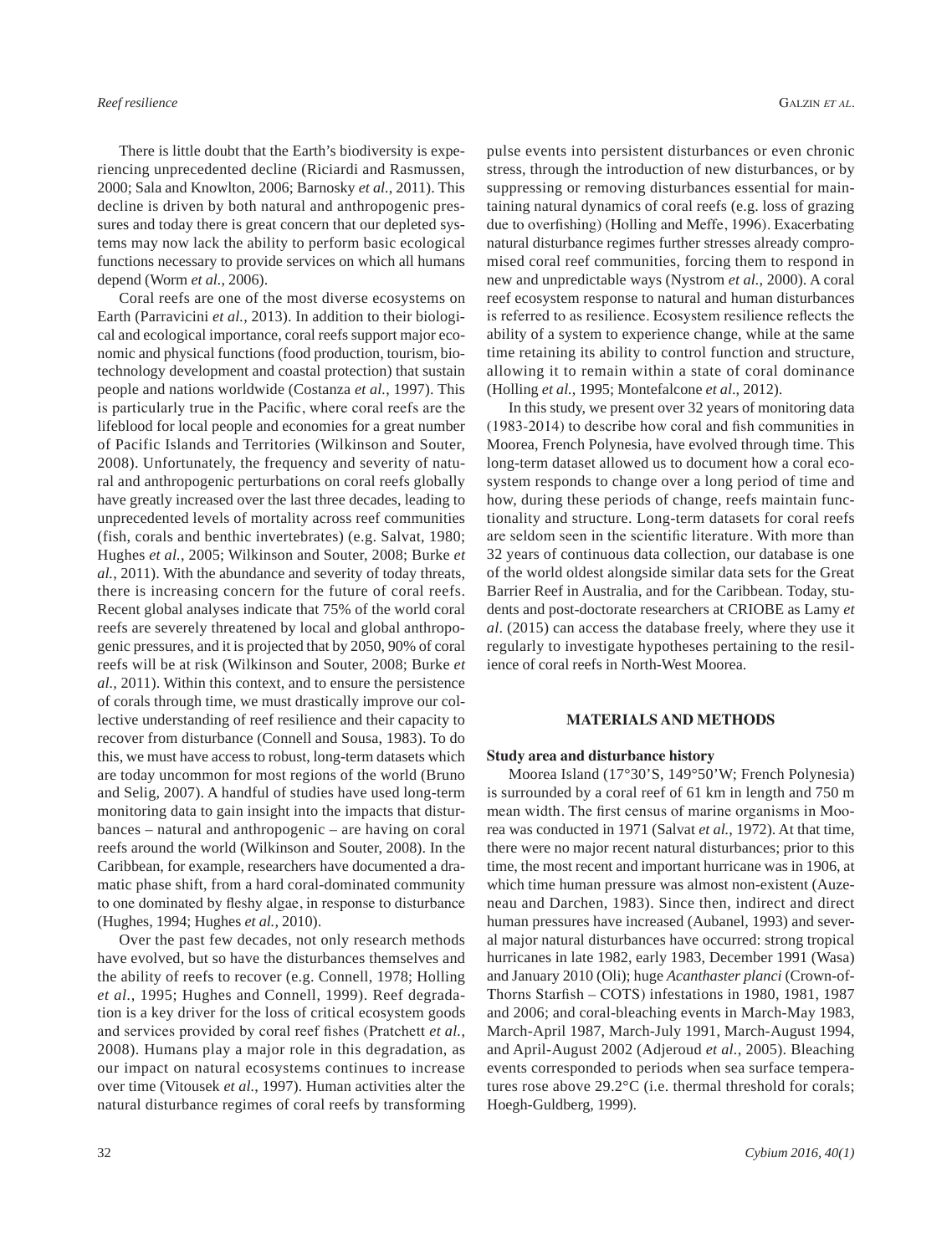# **Sampling strategy**

After the *Acanthaster planci* outbreaks and hurricanes events in the eighties, a long-term coral and fish monitoring program was implemented in Moorea. Three permanent monitoring sites (50 m  $\times$  2 m quadrats) were established on the north-western part of the island (Tiahura sector), two in the lagoon and one on the outer slope (Fig. 1). These three sites corresponded to the reef zones where the diversity and abundance of coral and fish assemblages were the highest (see Galzin, 1985, 1987a, b; Adjeroud, 1997).

To census fish populations, divers swam through each quadrat twice. On the first swim, the diver swam quickly  $($  > 5 m.min<sup>-1</sup> $)$  and recorded 'transient' fishes, those which were in the vicinity of the quadrat but which consistently fled at the diver approach. On the second swim, the diver swam more slowly  $(< 1 \text{ m.min}^{-1})$  and recorded sedentary species. This survey protocol was repeated four times per day for each quadrat, as temporal replicates (vs. spatial replicates) are essential for temporal studies (Galzin, 1987b). Data were collected twice a year from 1987 to 2014, in austral winter and in austral summer. Seasonal averages were then calculated for each year, from data collected during this period. Each species was classified into three functional groups (diet, habitat use, and maximum body size) using published data (Galzin, 1985, 1987a, b; Galzin and Harmelin-Vivien, 2002; Lecchini and Galzin, 2005) in conjunction with our own unpublished observations. A list of the 280 species found in the area, complete with detail on their functional groups, was published in 1997 (Legendre *et al.*). A functional group was defined as a collection of species that show similar traits, regardless of their taxonomic affinities (Steneck and Dethier, 1994).



Figure 1. - Location of Tiahura sector in Moorea and layout of the sampling sites (quadrats of  $50 \times 2$  m) in the three habitats (fringing and barrier reefs, outer slope).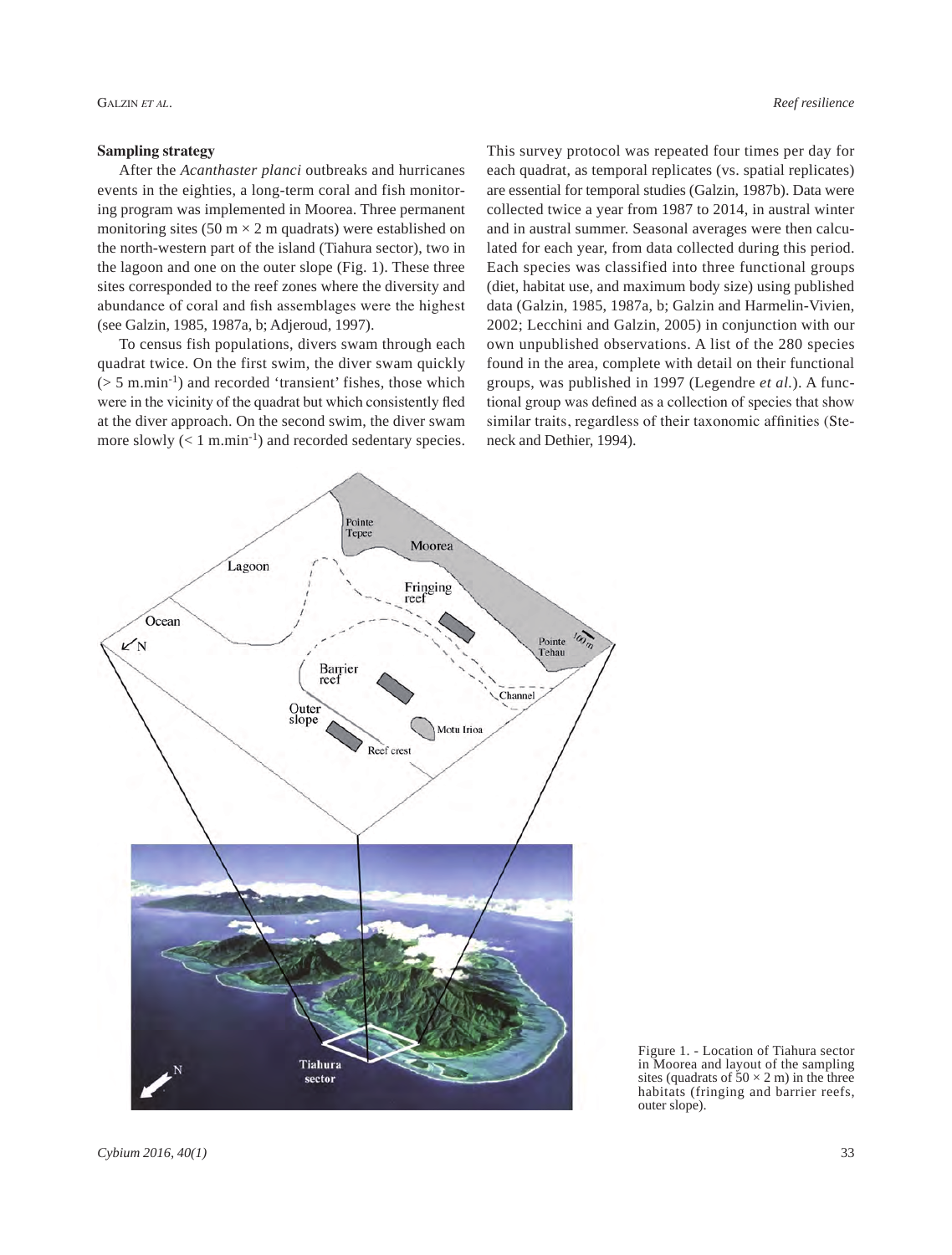Beginning in 1987, corals were surveyed on an annual basis, in summer, along one 50 m transect set up in the middle of each quadrat. The Point Intercept Transect Method was used, with points located at every meter, to estimate coral cover ( Loya, 1978). The surface of coral colonies tends to comprise mosaics of living tissue in combination with dead skeletal patches. We assigned the label "live coral colony" when living tissues exceeded 80% and "dead coral colony" when living coral cover was < 80% ( Mumby *et al.*, 2001). Following mortal ity, the calcareous corallite structure of the coral polyp tends to progressively disappear through bioerosion. We assigned this process the label "coral rubble". Data were collected annually from 1983 to 2014 ( October).

In order to detect overall trajectory for both coral and fish communities, we employed descriptive statistics and the visual inspection of time-series to describe and infer *a posteriori* potential relationships of the observed trends with major known disturbance events. Linear regression models were fitted to the temporal trajectory of coral percentage cover, total, commercial and herbiv orous fish abundance and species richness in the three habitats. Significance was assessed using a Fisher's F test. When linear relationships were not significant (i.e.  $p > 0.01$ ), second-degree polynomial (multiple linear regression) models were fitted to highlight curvilinear trends in the data, and significance was assessed using Fisher's F test.

### **RESULTS**

## **All coral and fish results**

Percentage cover of living corals ranged from 0 to 64.7% (all years and habitats combined) (Fig. 1). It varied between 5.9 and 41.2% on the fringing reef, and between 5.9 and 37.5% on the barrier reef. On the outer slope, cover was generally high (from 23.5 to 62.5%) between 1987 and 2006 (except in 1993), decreased to 12.5% in 2007, and then to zero in 2009. A slight recov ery was detectable in 2014 (18.8% coral cover). Total fish abundance over  $100 \text{ m}^2$  ranged from 81 to 1115 individuals and total species richness ranged from 37 to 109 (all habitats considered) (Fig. 2). Fish were more abundant and more diverse on the outer slope (from 251 to 1115 individuals and from 67 to 109 species per 100 m<sup>2</sup>). The abundance of commercial fish species ranged from 20 to 156 individuals and from 14 to 48 species per 100 m 2 in all habitats. They were also more abundant and more diverse on the outer slope than in the two reef flat habitats. Herbivorous fish abundance varied between 1.8 and 118 individuals per 100 m 2, and their richness

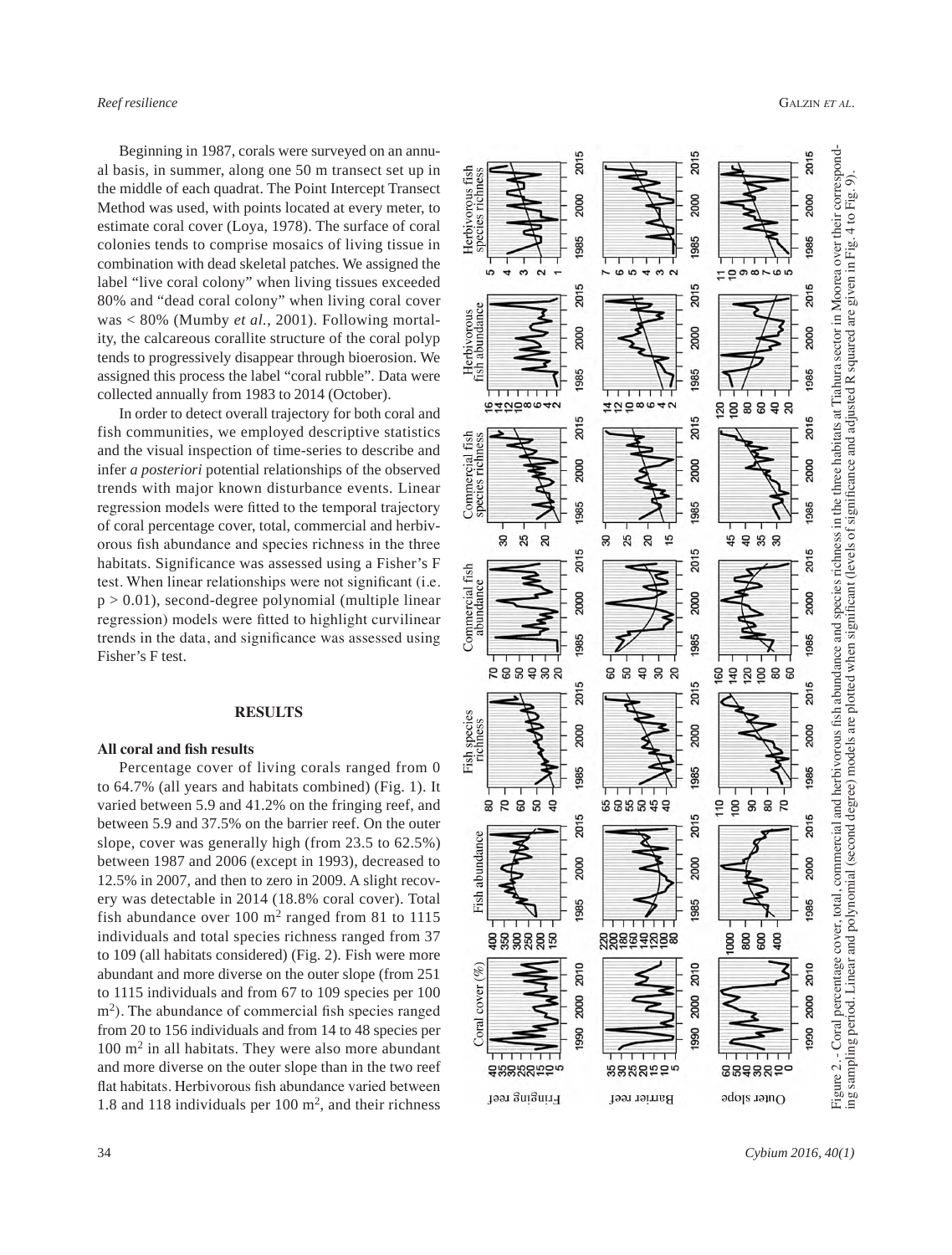

Figure 3. - Temporal dynamics in coral percentage cover on the outer slope of Tiahura sector from 1979 to 2011. Stars denote the five main disturbances that affected the reef over the study period (COTS: *Acanthaster planci* outbreak). Dotted lines correspond to linear interpolation of coral percentage cover.



Figure 4. - Total fish abundance at Tiahura sector in Moorea for the fringing reef. Second degree polynomial models were fitted to data  $(*: 0.01 < p \le 0.05, **: 0.001 < p \le 0.01).$ 



Figure 5. - Total fish species richness at Tiahura sector in Moorea for the fringing reef. Linear models were fitted to data  $(***: p \le 0.001).$ 

between 1 and 11 species. Again, abundance and species richness were higher along the outer slope habitat.

#### **Variation in coral cover on the outer slope**

On Tiahura reef, living coral cover on the outer slope showed annual variations over the past 32 years (Fig. 3), due to multiple natural disturbances: crown of thorn star-



Figure 6. - Commercial fish abundance at Tiahura sector in Moorea for the barrier reef and outer slope. Second-degree polynomial models were fitted to data (\*:  $0.01 < p \le 0.05$ , \*\*:  $0.001 < p \le 0.01$ ).

fish events (COTS) in 1979, hurricanes in 1982, 1983, 1991, COTS in 2006, hurricane in 2012 and multiple bleaching events (Bouchon, 1985; Bouchon-Navaro *et al.*, 1985; Faure, 1989; Salvat, 1992; Hoegh-Guldberg and Salvat, 1995; Augustin *et al.*, 1997; Adjeroud *et al.*, 2002, 2005, 2009; Kayal *et al.*, 2012).

### **Fish variations**

According to the fitted polynomial model, for fringing reefs and the outer slope, total fish abundance increased until 1999 and decreased thereafter (Figs 2, 4). Conversely, the barrier reef fish abundance decreased until 1997 and then increased. For the three habitats, total fish species richness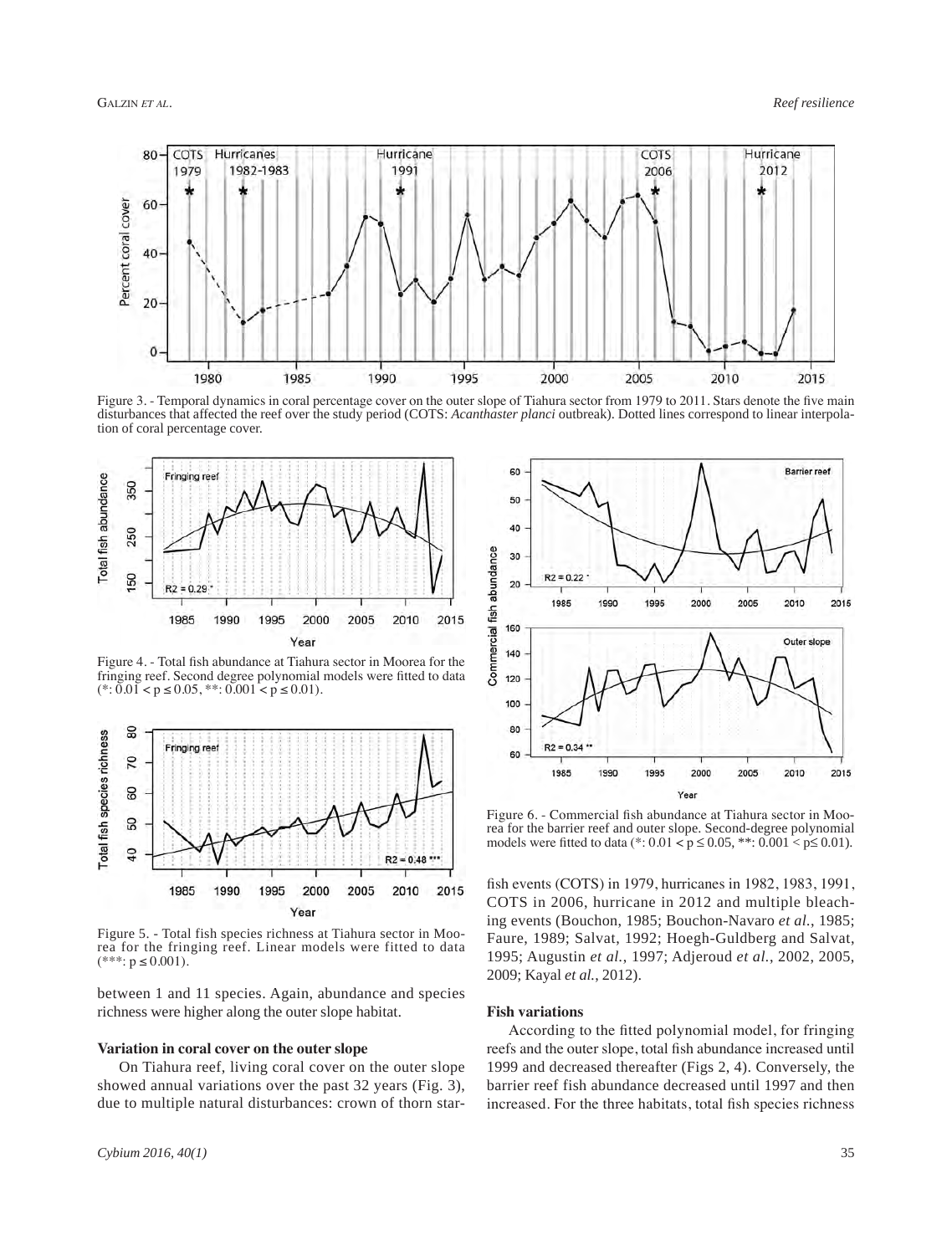

Figure 7. - Commercial fish species richness at Tiahura sector in Moorea for the fringing reef. Linear models were fitted to data  $(*\cdot: 0.001 < p \leq 0.01; \cdot^* \cdot \cdot; p \leq 0.001).$ 



Figure 8. - Herbivorous fish abundance at Tiahura sector in Moorea for the barrier reef and outer slope. Linear models were fitted to data  $(**: 0.001 < p \le 0.01).$ 



Figure 9. - Herbivorous fish species richness at Tiahura sector in Moorea for the three habitats. Linear models were fitted to data  $(**.0.001 < p \le 0.01; **: p \le 0.001).$ 

increased regularly over the sampling period (Figs 2, 5). The most pronounced pattern occurred on the outer slope, with 70 species in 1983 and 100 species in 2014.

Commercial fish abundance showed contrasting patterns on the barrier reef and on the outer slope (Figs 2, 6). While it decreased until 2003 on the barrier reef (with a strong dip in 2000), it increased until 2000 on the outer slope. No significant trend could be observed on the fringing reef. Commercial fish species richness increased steadily over the sampling period across the three habitats (Figs 2, 7).

Herbivorous fish species abundance increased slowly on the barrier reef but decreased on the outer slope during the study period (Figs 2, 8). No significant trend could be observed on the fringing reef (not represented). The species richness of herbivorous fish continuously increased between 1983 and 2014 in all three habitats, with a strong decline on the fringing reef in 1995, on the barrier reef in 2001-2002 and on the outer slope in 2009 (Figs 2, 9).

## **Species profiles on the outer slope**

On the outer slope, five distinct profiles were identified to describe the abundance dynamics of several fish species (Fig. 10). Within this study, we narrowed our focus to a single habitat as we wanted focus to remain on the richness and potential of the database itself and not on a detailed analysis of the data. This database clearly shows a number of large and important patterns of change within Moorea's reef communities and future students of CRIOBE will examine these changes in greater detail.

#### **DISCUSSION**

With the current rapid global change arising from intricate climatic and anthropogenic factors and causing abrupt changes in biological communities, ecologists are increasingly aware that they have limited knowledge of the processes affecting communities over time (McLean and May, 2007). This is partly due to the limited availability of accurate long-term data (i.e. community-wise) with sufficient geographical extent, specifically with respect to the marine environment. Accordingly, the IPCC (Intergovernmental Panel on Climate Change) Fourth Assessment Report (2007) noted 28,586 significant long-term monitoring programs in terrestrial systems, but only 85 from marine and freshwater systems. Long-term monitoring can provide answers to, among others, two key questions concerning the temporal components of biodiversity: (1) what is the underlying level of temporal turnover in a community, and (2) is biodiversity changing relative to this turnover (e.g. due to anthropogenic impacts or in response to an experimental treatments)? Long-term monitoring allows scientists, conservationists and, in our case, reef managers concerned with maintaining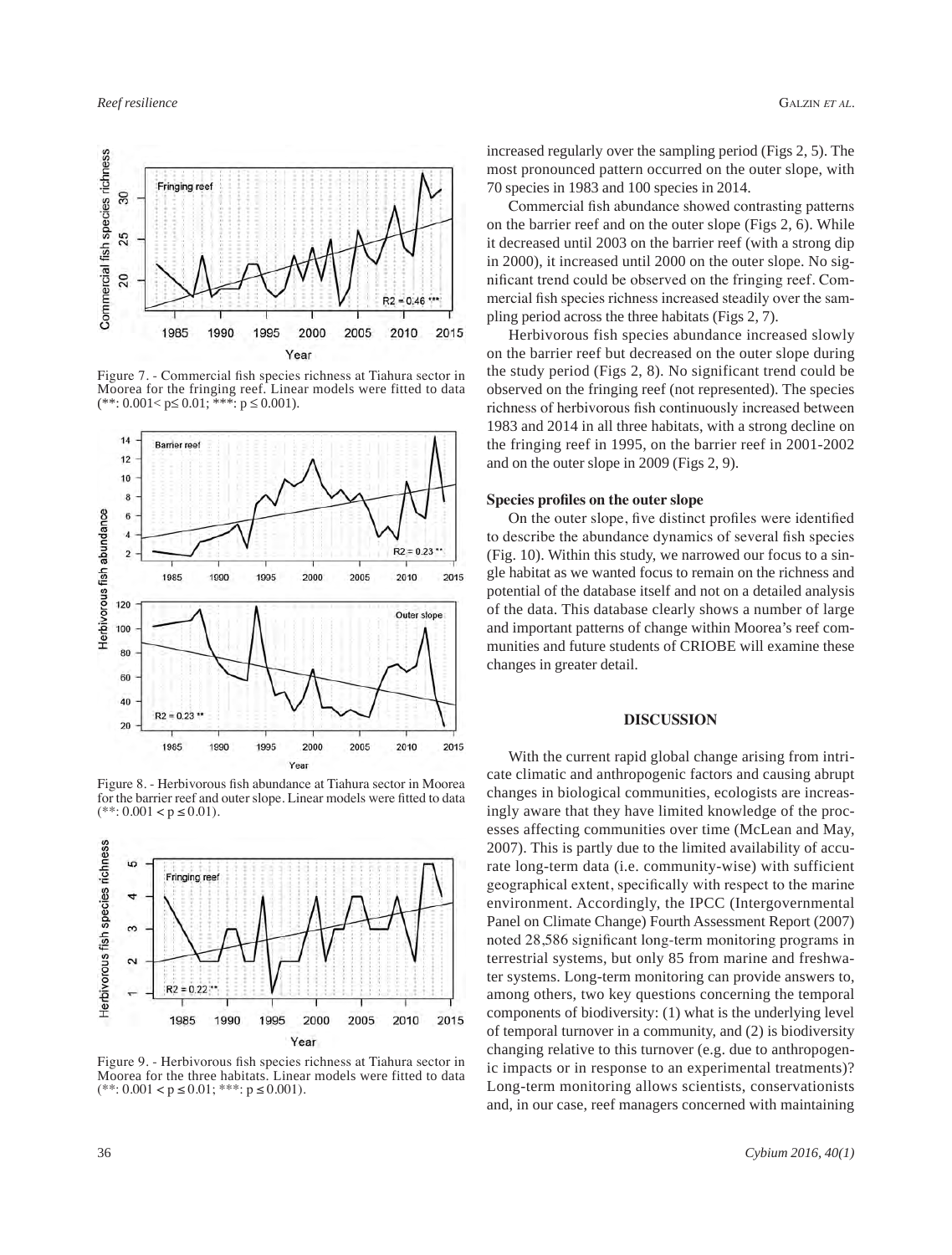

Pomachromis.fuscidorsalis - Outer slope

*Pomachromis fuscidoraslis* **profile**. These species were usually very abundant during the 1980's. They then disapeared for one to 20 years before showing out again. The species typical of this profile were Chaetodons (*Chaetodon ulietensis, C. unimaculatus, C. quadrimaculatus*), Cirrhitidae (*Nemateleotris magnifica* and *Paracirrhites hemistictus*), Mullidae (*Parupeneus multifasciatus*), Holocentridae (*Sargocentron caudimaculatum* and *S. microstoma*), and Scaridae (*Scarus rubroviolaceus* and *Cetoscarus ocelattus*).

*Cephalopholis argus* **profile**. Fish abundance of these species decreased slowly from 1983. This profile concerned: Pomacentridae (*Abudefduf sexfasciatus* and *Chromis xanthura*), Acanthuridae (*Acanthurus nigricans*  and *Ctenochaetus striatus*), Labridae (*Cirrhilabrus scottorum, Coris gaimard, Halichoeres melasmapomus, Hemigymnus fasciatus, Labroides dimidiatus*), Scaridae (*Chlorurus sordidus* and *Scarus oviceps*), Lethrinidae (*Lethrinus xanthochilus*), and Lutjanidae (*Lutjanus kasmira*).

*Dascyllus flavicaudus* **profile**. Species in this profile were scarce at the beginning of the sampling period, but reached high abundances in the 1990's and 2000's, before decreasing again. These species were: Pomacentridae (*Chromis agilis, C. margaritifer* and *Plectroglyphidodon johnstonianus*),











Acanthuridae (*Acanthurus nigricauda, A. nigrofuscus, Ctenochaetus flavicauda* and *Naso lituratus*), Labridae (*Cheilinus oxycephalus, Epibulus insidiator, Gomphosus varius, Labroides bicolor, Oxycheilinus unifasciatus*), Scaridae (*Calotomus carolinus* and *Scarus longipinnis),*  Chaetodontidae (*Chaetodon ornatissimus, C. pelewensis, C. reticulatus, Forcipiger longirostris)*, Balistidae (*Aluterus scriptus, Balistapus undulatus, Melichthys vidua, Odonus niger*), Pomacanthidae (*Centropyge loriculus, Hemitaurichthys polylepis*), Lethrinidae (*Aphareus furca, Gnathodentex aureolinatus*), Aulostomidae (*Aulostomus chinensis*), Caracanthidae (*Caracanthus maculatus*), Serranidae (*Cephalopholis urodeta*), Carangidae (*Elegatis bipinnulata*), and Cirrhitidae (*Paracirrhites fosrteri*). *Scarus psittacus* **profile**. These species showed increasing abundances along the sampling period. Within this profile can be found: other Scaridae (*Scarus globiceps, Chlorurus frontalis* and *C. microrhinos*), Pomacentridae (*Chromis* 

*acares* and *Plectroglyphidodon lacrymatus*), Cirrithidae (*Cirrhilabrus exquisitus* and *Parracirrhites arcatus*), Labridae (*Halichoeres claudia, Labroides rubrolabiatus, Macropharyngodon meleagris, Pseudocheilinus evanidus, P. hexataenia, P. tetrataenia, P. atavai*), Holocentridae (*Myripristis berndti* and *M. kuntee, Sargocentron caudimaculatum* and *S. microstoma*), Acanthuridae (*Acanthurus pyroferus*), Pomacanthidae (*Canthigaster solandri*), and Blenniidae (*Plagiotremus tapeinosoma*).

*Dascyllus trimaculatus* **profile**. These species were found to have nearly constant abundances over the sampling period. In this profile were: another Pomacentridae (*Chromis iomelas*), Labridae (*Halicheores hortulanus, Hemigymnus fasciatus, Pseudocheilinus octotaenia, Stethojulis bandanensis*), Acanthuridae (*Acanthurus thompsoni, Naso brevirostris, N. hexacanthus*), Scaridae (*Scarus altipinnis, S. forsteni, S. niger* and *S. rubroviolaceus*),

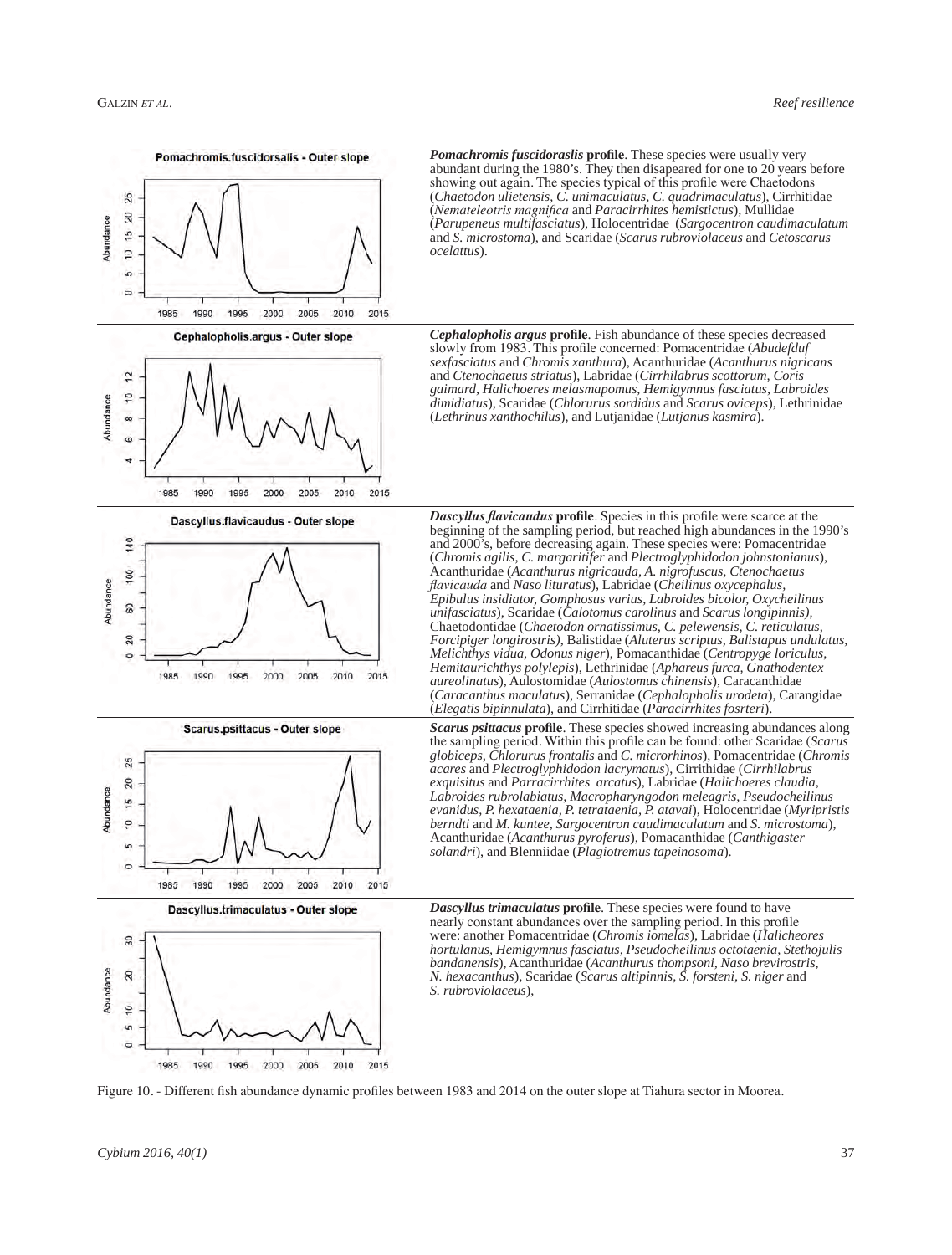biodiversity, to better understand two main attributes of an ecosystem with respect to external drivers: (1) resistance, the amount of external force a system can absorb without a qualitative change; and (2), resilience, the tendency of a system to return to its previous state after a disturbance (e.g. Nystrom and Folke, 2001; Roff and Mumby, 2012). Our longterm monitoring program in Moorea allowed us to highlight the trajectory of change for coral and fish communities from 1983 to 2014 (32 years).

# **Effects of natural and human disturbances on coral and fish assemblages**

The coral ecosystem in Moorea was first studied in 1971 (Salvat *et al*., 1972) and a monitoring program for both coral and fish assemblages began in 1983. During this period (1983-2014), three major coral-bleaching events, two crown of thorns starfish events and two tropical storms occurred in Moorea. These disturbances have always affected coral, algae and fish assemblages, but their impacts varied greatly in space (lagoon *vs.* outer slope) and time (see Fig. 2). For example, the December 1991 hurricane reduced fish abundance on the outer slope (748 fish in October 1991 vs*.* 531 fish in April 1992), but not in the lagoon (278 fish in October 1991 vs*.* 445 fish in April 1992). The 1991 bleaching event reduced the live coral cover on the outer slope (29 live coral colonies recorded along the transect in 1990 vs*.* 19 in 1991), while the live coral cover increased on the outer slope after the 1994 bleaching event (6 live coral colonies in 1993 *vs.* 16 in 1994). Yet, the magnitude of the bleaching event (i.e. the proportion of bleached colonies) and the order of susceptibility of coral genera were similar in 1991 and 1994 (Adjeroud *et al.*, 2002*)*, whereas mortality at the end of the event was greatly reduced in 1994, explaining why the coral cover did not decrease between 1994 and 1995. One possible explanation is that most of the colonies present in 1994 were those that survived the 1991 event or were young recruits derived from those colonies. We can assume that these coral colonies and/or their endosymbiotic zooxanthellae were phenotypically (acclimation) and possibly genotypically (adaptation) resistant to bleaching events (Hoegh-Guldberg, 1999).

Disturbances can be detrimental to individual reef organisms, and recovery depends largely on the type of disturbance (i.e. its intensity and duration) and on the history of the reef (i.e. the chronology of disturbances). After each disturbance, new substratum becomes available, which creates opportunity for new growth and expansion of older colonies to occur, a scenario commonly observed on the outer slope in Moorea (i.e. decrease of encrusting algae cover over many years has favoured an increase of live coral cover, which has most likely driven an increase of fish abundance from 1987 to 2004). Disturbances enhance species diversity and stimulate the development of community structure and dynamics of coral reef organisms. Human derived disturbances are generating additional stress on coral reef ecosystems, which can alter the temporal and spatial scales of natural disturbance regimes, which in turn may affect a reef potential for recovery following disturbance (Hoegh-Guldberg, 1999). The human population in Moorea, increased nearly fifteenfold from 1971 to 2014 (from 1034 to 15,500 inhabitants) and hotel capacity has increased five times from 125 rooms in 1971 to 620 rooms in 2014. This increase in human pressure on the Moorea lagoon, combined with natural disturbances, could generate compounded perturbations unfamiliar to coral organisms, leading to unpredictable synergistic effects and ecological surprises (i.e. disappearance of macro-algae and relative stability of live coral cover over time in the Moorea lagoon).

# **Ecosystem resilience**

The concept of ecosystem resilience, or the capacity of complex systems to absorb disturbance, reorganise, and adapt to change (see review of Nystrom *et al.*, 2000), is central in our study. A reef capacity to buffer itself in response to disturbance is determined by characteristics such as genetic variability, the number of species involved in ecological processes on different hierarchical levels, functional groups of species, and the variability of habitats (e.g. Done *et al.*, 1996; Chapin *et al.*, 2000).

In the Moorea lagoon, we did not detect the classic shift from coral-dominated to algae-dominated communities. Macroalgae disappeared after the 1994 bleaching event. This shift in habitat assemblage is probably responsible for the changes in the composition of the associated fish communities. Coral reef fishes are thought to be relatively robust to population fluctuations because their dispersive larval phase enables declines in abundance at one location to be replenished by recruitment from other parts of the population (Sale, 1991). However, as the spatial scale of disturbance to coral reefs increases, population connectivity is no longer sufficient to buffer local populations against persistent declines. Thus, since 1994-1995, the abundance and species richness of fish decreased in the Moorea lagoon resulting in a shift within functional groups (decrease of herbivorous and planktivorous fish living inside coral colonies and of the 0-15 cm size class). Species composition was different between 1987 and 2014 with an increase in Labridae (small carnivores) in favour of a decrease in Acanthuridae (herbivores). The loss of habitat diversity has then been detrimental to fish assemblages in Moorea lagoon. Habitat loss is often a major factor driving population decline and extinction of both terrestrial and marine species (Vitousek *et al*., 1997; Hughes *et al*., 2005). Predicting the risk of species extinctions from this type of habitat degradation is one of the most challenging and urgent tasks faced by ecologists (Thomas *et al.,* 2004). The question we now want to answer is when will lagoonal fish assemblages in Moorea decrease in abundance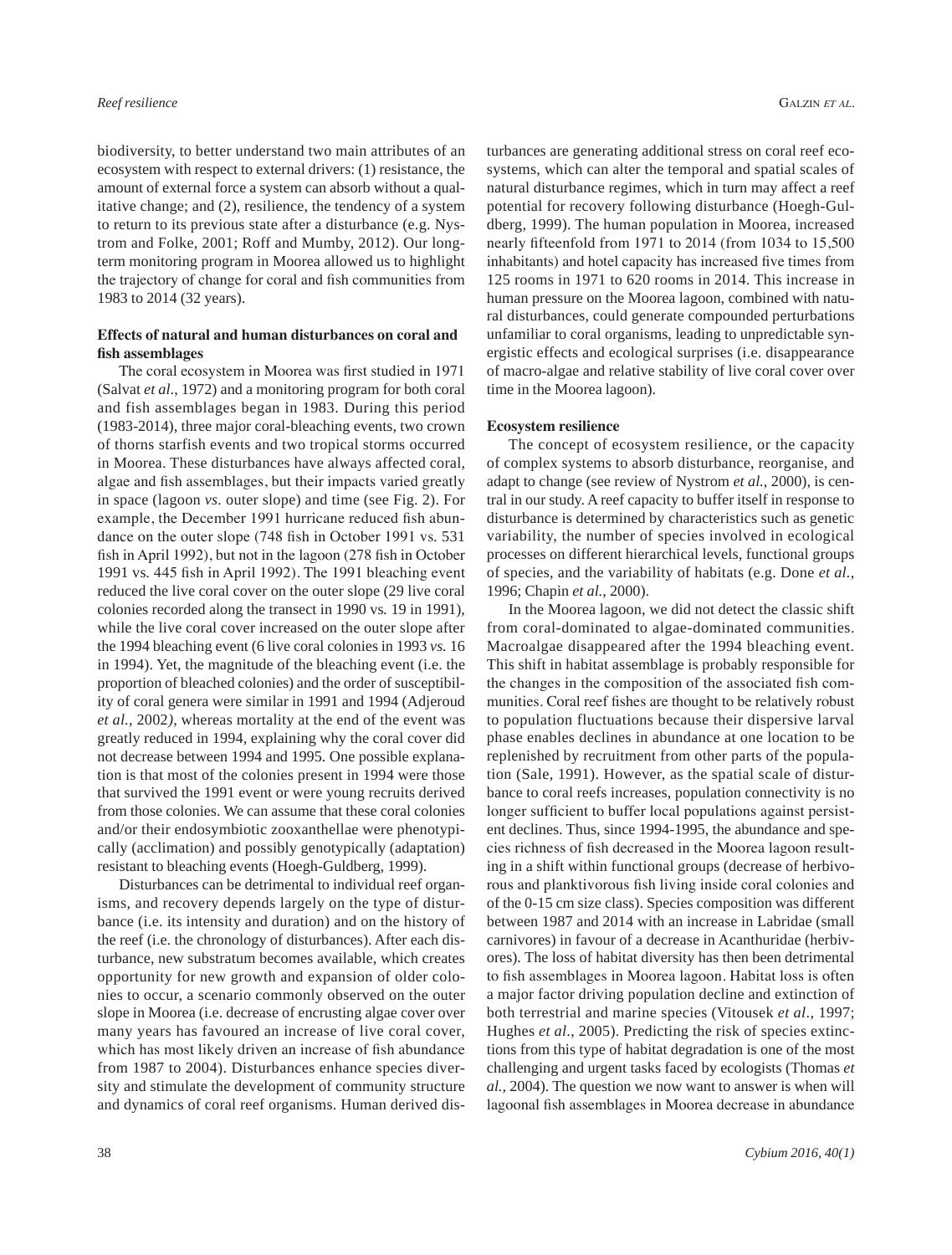and species richness, and will this result in a change within functional groups?

In contrast, the outer slope assemblage in Moorea demonstrated ecosystem resilience. Despite frequent disturbances, ecosystem development on the outer slope has followed the same trend since 1987 with respect to coral cover, fish abundance and functional diversity. Functional diversity, the presence of multiple species that fill similar ecological roles, may potentially provide alternative ways of maintaining key ecosystem functionality in the face of change (e.g. Walker *et al.*, 1999; Chapin *et al.*, 2000). The 1994 bleaching event caused a decrease in abundance of Labridae and Acanthuridae. This decrease was immediately counterbalanced by an increase of Pomacentridae, a family which shares similar ecological role. Thus, the impact of bleaching in 1994 is only detectable within the composition of fish families due to a high functional diversity of the fish assemblage on the outer slope. Ecosystem stability depends on the ability of a system to support its individuals or functional groups as they respond in multiple ways to disturbance. Indeed, a loss of diversity within or among functional groups can lead to simplification of coral reef habitats, reduce functional plasticity and decrease the ability to buffer disturbances (McClanahan and Muthiga, 1998; Kinzie, 1999; Wilkinson, 1999).

The trend we have observed for Moorea is much different from what scientists have observed in Caribbean. Here, coral reefs have experienced an extreme transition over the past two to three decades, from hard coral dominated communities to communities now dominated by fleshy algae, likely due to the loss of diversity within the functional group of herbivores, and resulting in reduced resilience (Hughes, 1994). Frequent natural and human derived disturbances have precipitated this phase shift, as these reefs are now forced to adapt quickly between periods of recovering and decline (Gardner *et al*., 2003; Jones *et al*., 2004; Hughes *et al*., 2005). Today, Moorea outer reef slope continues to be dominated by hard corals (where hard corals continue to out compete encrusting algae) and has an increasing abundance of fish. However, to maintain this trend and learning from experiences in the Caribbean, we must preserve the diversity within fish functional groups. If the functional diversity decreases, the system may become more susceptible to disturbances, and may become less resilient than it was in the past (1987-2014). A new bleaching or hurricane event, even moderate in duration and intensity, has the potential to trigger a phase shift towards algal dominance and will result in the loss of essential ecosystem services.

#### **Conclusion**

The analysis of inter-annual variability in coral and fish assemblages in Tiahura reefs in Moorea Island, French Polynesia, showed the dynamic interplay between disturbance and resilience and the way humans modify them (lagoon *vs.* outer slope monitoring sites). Disturbance alters the seascape, contributes to ecosystem reorganisation, and builds adaptive capacity. To sustain the positive effects of disturbances, ecosystem resilience must be maintained as it has been on the outer slope coral and fish assemblages in Moorea. Lacking this resilience, a reef ability to recover is compromised and the likelihood of phase shift increases, as we observed in Moorea lagoon assemblages. Disturbance and resilience are thus critical for coral reef conservation. Ecosystem resilience not only protects a system by acting as a buffer to disturbance, but it creates opportunity for a reef to reorganise, renew, evolve, and grow after disturbance (Gunderson, 2000).

**Acknowledgements**. – This work is dedicated to Glenn Almany with whom we had not enough time to work. We thank two anonymous reviewer for providing constructive reviews of an earlier version of the manuscript. RG thanks all the people of the CRIOBE (directors, scientists, technicians, students, foreign visitors) who have been so patient during the past 32 years to support his strong personality. All our thanks to the people involved in data analysis and good luck to the corals and fishes of Moorea for recovering again and again.

#### **References**

- ADJEROUD M., 1997. Factors influencing spatial patterns on coral reefs around Moorea, French Polynesia. *Mar. Ecol. Progr. Ser.,* 159: 105-119.
- ADJEROUD M., AUGUSTIN D., GALZIN R. & SALVAT B., 2002. - Natural disturbances and the interannual variability of coral reef communities on the outer slope of Tiahura (Moorea, French Polynesia. *Mar. Ecol. Progr. Ser.,* 237: 121-131.
- Adjeroud M., Chancerelle Y., Schrimm M., Perez T., Lecchini D., Galzin R. & Salvat B., 2005. - Detecting the effects of natural disturbances on coral assemblages in French Polynesia: A decade survey at multiple scales. *Aquat. Living Resour.*, 18: 111-123.
- Adjeroud M., MICHONNEAU F., EDMUNDS P.J., Chancerelle Y., LISON DE LOMA T., PENIN L., THIBAUD J., VIDAL DUPIOL J., SALVAT B. & Galzin R., 2009. - Recurrent disturbances, recovery trajectories and resilience of coral assemblages on a south central pacific reef. *Coral Reefs,* 28: 775-780.
- Aubanel A., 1993. Valeurs socio-économiques du milieu corallien récifal et de ses ressources. Application à une île océanique du Pacifique sud: Moorea, archipel de la Société. PhD., 320 p. Univ. de Bordeaux III, France.
- AUGUSTIN D., GALZIN R., LEGENDRE P. & SALVAT B., 1997. Variations interannuelles des peuplements récifaux du récif barrière de Tiahura (île de Moorea, Polynésie française). *Oceanol. Acta,* 20(5): 743-756.
- Auzeneau S. & Darchen J., 1983. Autour de la saison 1982-1983, des perturbations tropicales en Polynésie française. *Météorol. Mar.*, 120: 15-39.
- BARNOSKY A.D., MATZKE N., TOMIYA S. *et al.* [12 authors], 2011. - Has the Earth's sixth mass extinction already arrived? *Nature,* 471: 51-7.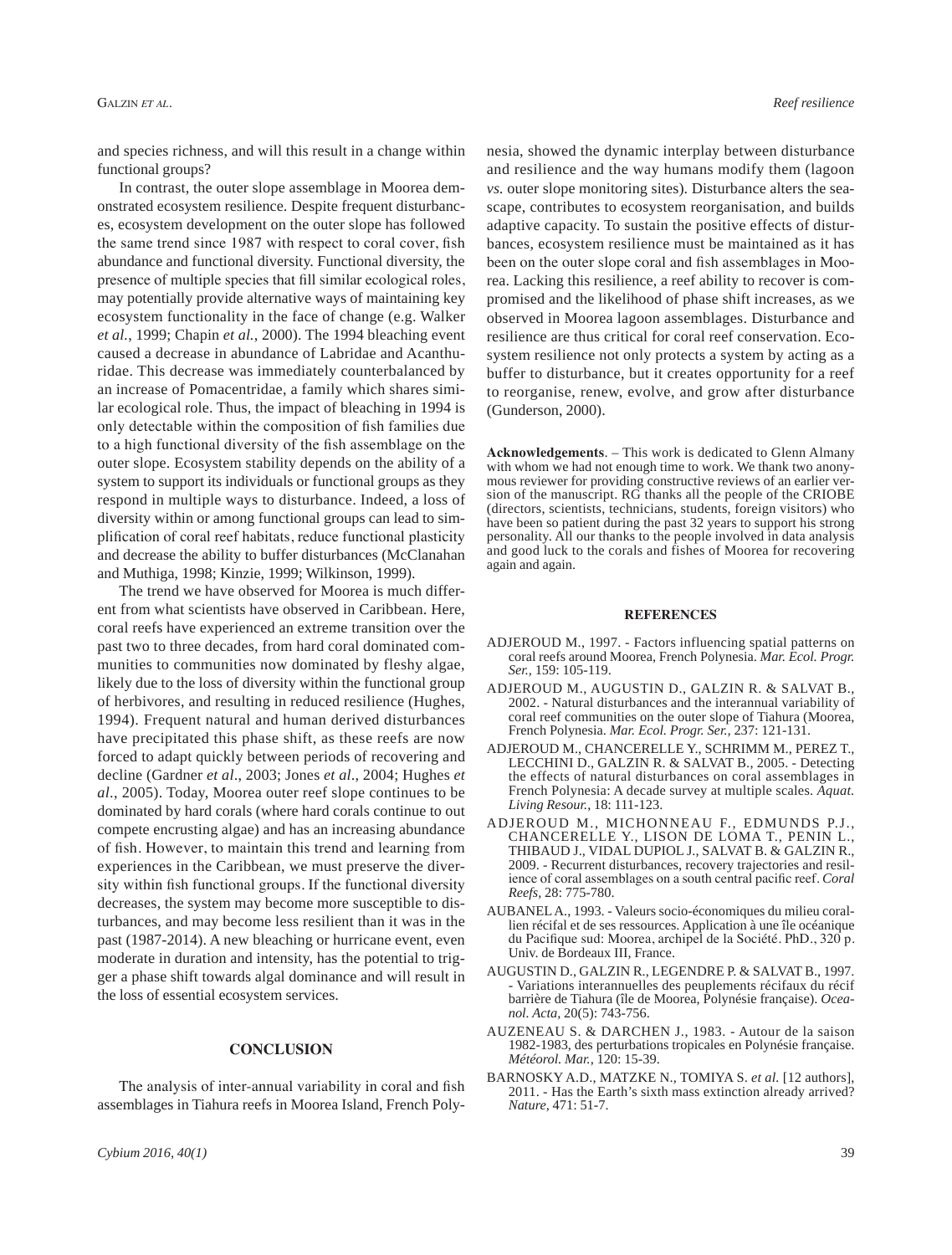- BOUCHON C., 1985. Quantitative study of scleractinian coral communities of Tiahura reef (Moorea Island, French Polynesia). *Proc. 5th Int. Coral Reef Congr.,* 6: 279-284.
- BOUCHON-NAVARO Y., BOUCHON C. & HARMELIN-VIVI-EN M., 1985. - Impact of coral degradation on a Chaetodontidae fish assemblage (Moorea, French Polynesia). *Proc. 5th Int. Coral Reef Congr.,* 5: 427-432.
- BRUNO J.F. & SELIG E.R., 2007. Regional decline of coral cover in the Indo-Pacific: timing, extent, and subregional comparisons. *Plos ONE,* 2(8): e711.
- Burke L., Reytar K., Spalding M. & Perry A., 2011. Reef at Risk Revisited. Washington, DC, USA: World Resources Institute. Available at: www.wri.org/publication/reefs-riskrevisited.
- CHAPIN F.S., ZAVALETA E.S., EVINER V.T. et al. [12 authors], 2000. - Consequences of changing biodiversity. *Nature*, 405: 234-242.
- CONNELL J.H., 1978. Diversity in tropical rain forests and coral reefs. *Science*, 199: 1302-1310.
- CONNELL J.H. & SOUSA W.P., 1983. On the evidence needed to judge ecological stability or persistence. *Am. Nat.*, 121: 789- 824.
- COSTANZA R., d'ARGE R., de GROOT R. *et al*. [13 authors], 1997. - The value of the world's ecosystem services and natural capital. *Nature,* 387: 253-260.
- DONE T.J., OGDEN J.C., WIEBE W.J. & ROSEN B.R., 1996. -Biodiversity and ecosystem function of coral reefs. *In:* Functional Roles of Biodiversity: a Global Perspective (Mooney J.H., Cushman E., Medina E., Sala O.E. & Schulze E.D., eds). New York: Wiley-Blackwell: 393-429.
- FAURE G., 1989. Degradation of coral reefs at Moorea Island (French Polynesia) by *Acanthaster planci*. *J. Coast. Res.,* 5(1): 295-305.
- Galzin R., 1985. Variations spatio-temporelles des peuplements, dynamique des populations de trois espèces dominantes des lagons nord de Moorea, évaluation de la production ichtyologique d'un secteur récifo-lagonaire. PhD., 195 p. Univ. Montpellier, France.
- Galzin R., 1987a. Structure of fish communities of French Polynesian coral reefs. I. Spatial scales. *Mar. Ecol. Progr. Ser.,* 41: 129-136.
- Galzin R., 1987b. Structure of fish communities of French Polynesian coral reefs. II. Temporal scales. *Mar. Ecol. Progr. Ser.,* 41: 137-145.
- GALZIN R. & HARMELIN-VIVIEN M., 2002. Écologie des poissons des récifs coralliens. *Océanis,* 26(3): 465-495.
- GARDNER T.A., COTE I.M., GILL J.A., GRANT A. & WATKIN-SON A.R., 2003. - Long term region wide declines in Caribbean corals. *Science,* 301: 958-960.
- GUNDERSON L.H., 2000. Ecological resilience: in theory and application. *Ann. Rev. Ecol. Syst.*, 31: 425-439.
- HOEGH-GULDBERG O., 1999. Climate change, coral bleaching and the future of the world's coral reefs. *Mar. Freshw. Resour.*, 8: 839-866.
- Hoegh-Guldberg O. & SALVAT B., 1995. Periodic massbleaching and elevated sea temperatures: bleaching of outer reef slope communities in Moorea, French Polynesia. *Mar. Ecol. Progr. Ser.,* 121: 181-190.
- Holling C.S. & Meffe G.K., 1996. Command and control and the pathology of natural resource management. *Conserv. Biol.*, 10: 328-337.
- Holling C.S., Schindler D.W., Walker B.W. & Rough-GARDEN J., 1995. - Biodiversity in the functioning of ecosystems: an ecological synthesis. *In:* Biodiversity Loss, Ecological and Economical Issues (Perrings C.A., Maler K.G., Folke C., Holling C.S. & Jansson B.O., eds). Cambridge Univ. Press: 44-83.
- Hughes T.P., 1994. Catastrophes, phase shifts, and large-scale degradation of a Caribbean coral reef. *Science*, 265: 1547- 1551.
- HUGHES T.P. & CONNELL J.H., 1999. Multiple stressors on coral reefs: a long-term perspective. *Limnol. Oceanogr.*, 44: 932-940.
- HUGHES T.P, BELLWOOD D.R., FOLKE C., STENECK R.S. & WILSON J., 2005. - New paradigms for supporting the resilience of marine ecosystems. *Trends Ecol. Evol*., 20: 380-360.
- HUGHES T.P., GRAHAM N.A.J., JACKSON J.B.C., MUMBY P.J. & STENECK R.S., 2010. - Rising to the challenge of sustaining coral reef resilience. *Trends Ecol. Evol.*, 25(11): 633- 642.
- JONES G.P., McCORMICK M.I., SRINIVASAN M. & EAGLE J.V., 2004. - Coral decline threatens fish biodiversity in marine reserves. *Proc. Natl. Acad. Sci. USA*, 101: 8251-8253.
- KAYAL M., VERCELLONI J., LISON DE LOMA T. *et al.* [11 authors], 2012. - Predator crown-of-thorns starfish (*Acanthaster planci*) outbreak, mass mortality of corals and cascading effect on reef fish and benthic communities. *Plos ONE,* 7(10): e47363.
- Kinzie R.A., 1999. Sex, symbiosis and coral reef communities. *Am. Zool.*, 39: 80-91.
- Lamy T., GALZIN R., KULBICKI M., LISON DE LOMA T. & CLAUDET J., 2015. - Three decades of recurrent declines and recoveries in coral cover belie ongoing change in fish assemblages. *Coral reefs*, published online: 1-10. doi:10.1007/ s00338-015-1371-2.
- LECCHINI D. & GALZIN R., 2005. Spatial repartition and ontogenetic shifts in habitat use by coral reef fishes (Moorea, French Polynesia). *Mar. Biol.*, 147: 47-58.
- LEGENDRE P., GALZIN R. & HARMELIN-VIVIEN M., 1997. Relating behavior to habitat: solutions to the fourth-corner problem. *Ecology*, 78(2) : 547-562.
- Loya Y., 1978. Plotless and transect methods. *In:* Coral Reefs: Research Methods (Stoddard D.R. & Johannes R.E., eds). Paris: UNESCO: 197-217.
- McClanahan T.R. & Muthiga N.A., 1998. An ecological shift in a remote coral reef atoll of Belize over 25 years. *Environ. Conserv.*, 25: 122-130.
- McLEAN A.R. & MAY R.M., 2007. Introduction. *In:* Theoretical Ecology, 3rd edit. (May R.M. & McLean A.R., eds). Oxford: Oxford Univ. Press: 1-6.
- Montefalcone M., Parravicini V. & Bianchi C.N., 2012. - Quantification of coastal ecosystem resilience. *In*: Treatise on Estuarine and Coastal Science, Vol. 10 (Wolanski E. & McLusky D.S., eds), pp. 49-70. Academic Press.
- Mumby P.J., Chisholm J.R.M., Edwards A.J., Clark C.D., Roark E.B., Andrefouet S. & Jaubert J., 2001. - Unprecedented bleaching-induced mortality in *Porites* spp. At Rangiroa Atoll, French Polynesia. *Mar. Biol.*, 139: 183-189.
- NYSTROM M. & FOLKE C., 2001. Spatial resilience of coral reefs. *Ecosystems,* 4: 406-417.
- Nystrom M., Folke C. & Moberg F., 2000. Coral reef disturbance and resilience in a human-dominated environment. *Trends Ecol. Evol.*, 15: 413-417.